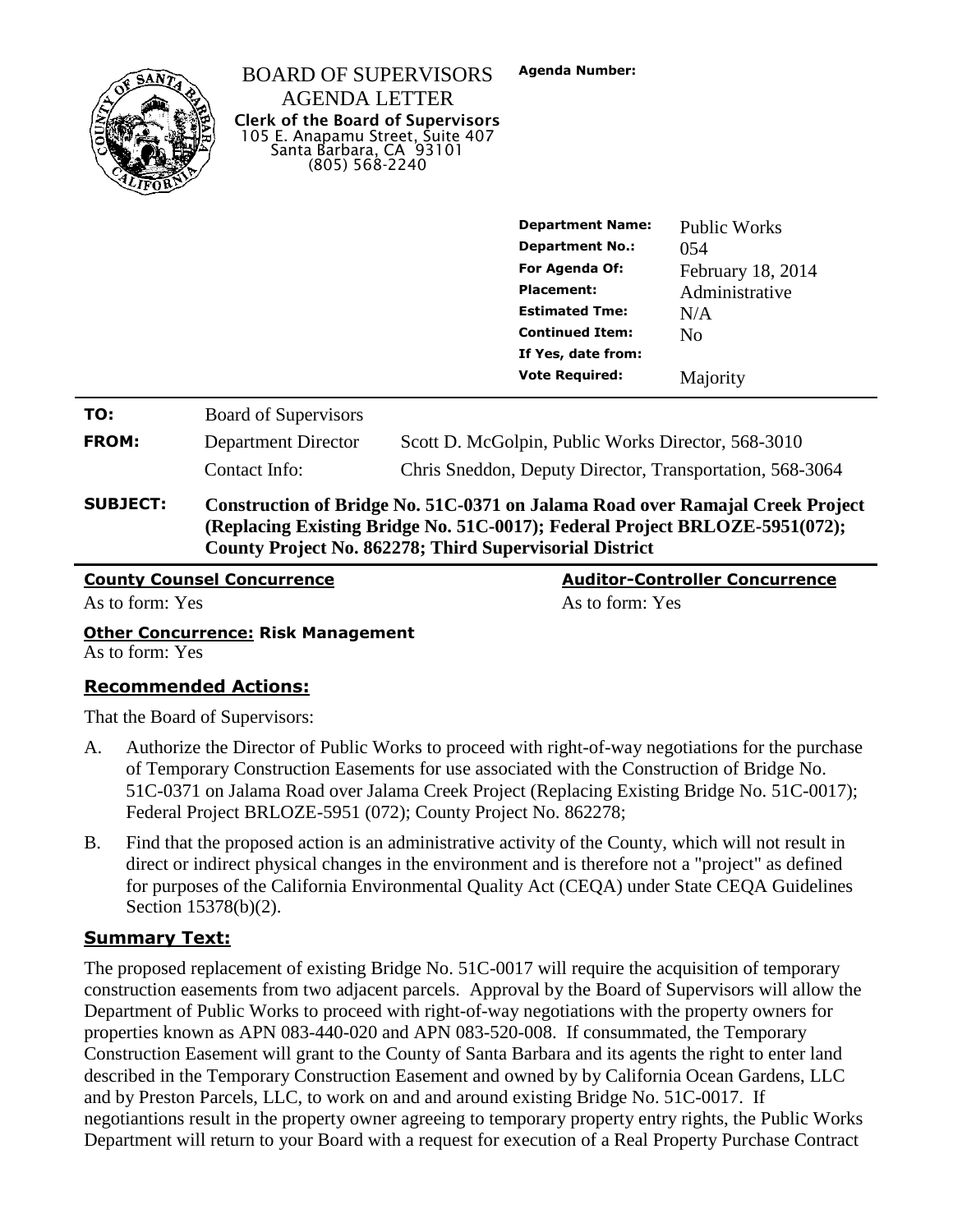Jalama Road Bridge 51C-0371 Project; Federal Project No. BRLOZE-5951 (072); County Project No. 862278; Third Supervisorial District Agenda February 18, 2014 Page 2 of 3

and Escrow Instructions. Prior to the acquisition of the Temporary Construction Easement, the Board will have an opportunity to review and consider the information contained in the Final Mitigated Negative Declaration, in advance of adoption of the CEQA findings and approval of the project. Once all research, title and survey work is complete, and the owner has executed the Temporary Construction Easement, the Public Works Department will return to your Board for acceptance of the TCE.



*Existing Jalama Road Bridge No. 51C-0017 over Jalama Creek, looking upstream and to the Southwest.*

### **Background:**

The proposed project is located along Jalama Road, approximately 8.8 miles west of the intersection of Jalama Road and State Route 1. The existing Bridge No. 51C-0017, constructed in 1951, is a three-span steel "I"-girder bridge, approximately 118 feet long and 25 feet wide, carrying one traffic lane in each direction and supported by wide-flange steel columns. Previous engineering studies determined that the existing bridge is structurally obsolete and required an extensive retrofit to address significant deficiencies in seismic performance and scour protection. Due to the comparatively high cost to retrofit the existing bridge and provide for the extensive environmental mitigation, a complete bridge replacement was determined to be the appropriate strategy.

The proposed replacement bridge structure will accommodate one 12 foot travel lane and a 5 foot shoulder in each direction of travel. Including the proposed bridge barrier rails, the proposed overall bridge deck width is 36 feet, 10 inches. Due to the high degree of environmental sensitivity within the existing creek channel and surrounding environments, a multi-span bridge is not feasible. As a result, a single-span prestressed concrete bulb-tee girder bridge supported on cast-in-drilled-hole piles is proposed for this location. By constructing a longer single-span structure, impacts to the creek bank and riparian habitat will be minimized and the additional set-back will provide additional protection against the impact of future erosion of the creek banks on the structure. To mitigate against continuing erosion of the roadway embankment as a result of an expanding landslide scarp at the southeastern approach to